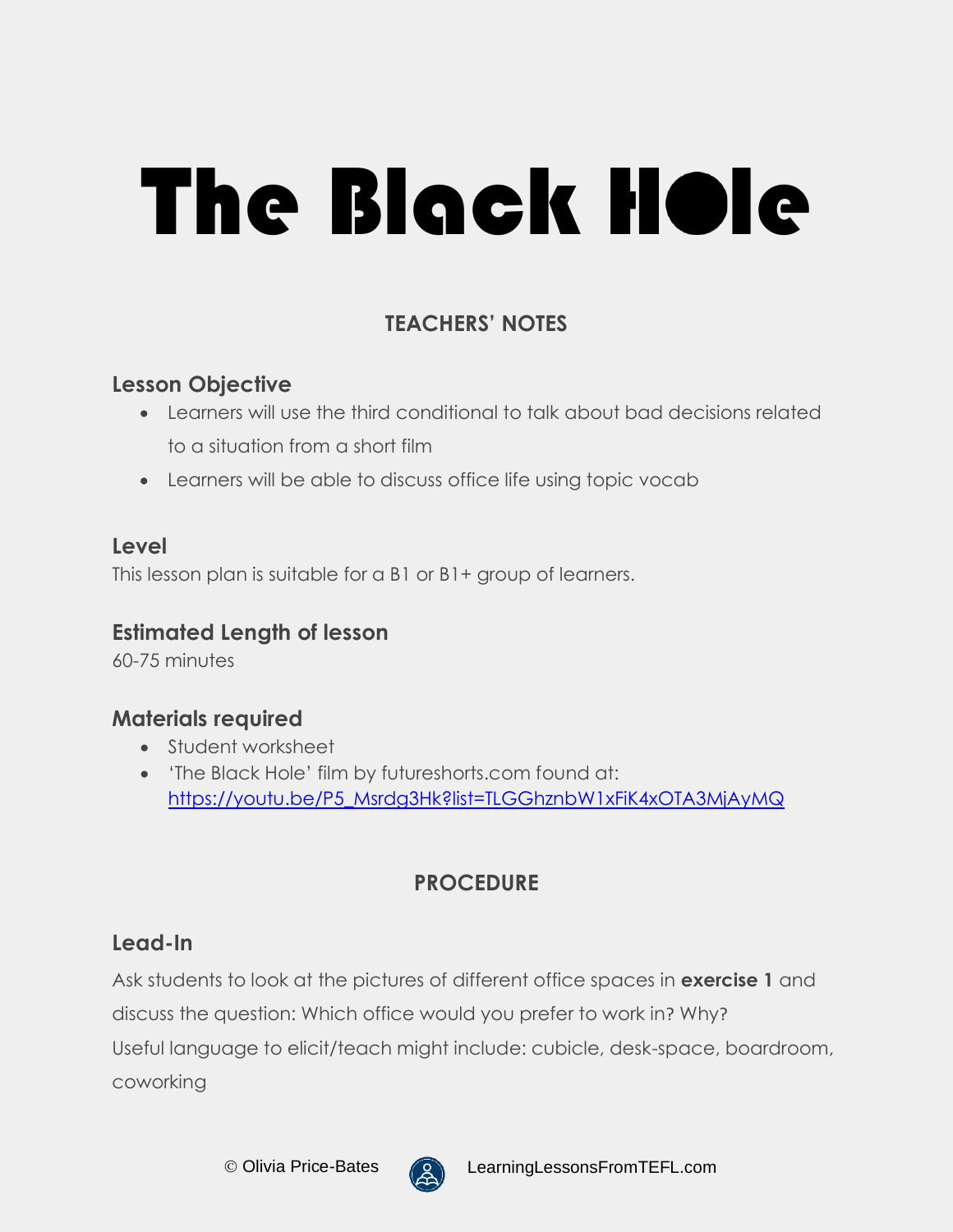2. Divide students into pairs or small groups. Ask them to focus on the discussion questions. Check understanding and perhaps draw attention to the pronunciation of colleagues /kɒliːgz/

Give students 5-10 minutes to discuss the questions in pairs. Monitor and feedback emergent language on the board.

Additional questions for fast finishers: Would you like to work in an office? Do you think certain personality types are better suited to office work?

3. Write 'The Black Hole' on the board. Elicit what a black hole is. Tell students they are going to watch a video entitled 'The Black Hole' that is set in an office and give students some time to predict what they think the film will be about. Briefly feedback some ideas as a class.

4. Without showing the film, play only the soundtrack. Ask the students to discuss what they think is happening and ask if listening to the film makes them want to change their predictions.

5. Project/Display the film. Ask students to watch and check their answers. Allow time afterwards for feedback on their reactions to the film.

6. Ask students to look at the sentences in **exercise 7** and to focus on the words in bold. Set a time limit of 5-10 minutes for students to write definitions for as many sentences as they can. Feedback as a class.

## **Suggested answers:**

Vending machine (n) – a fridge that sells food and drink. Sighed (v) – when we exhale loudly to show we are sad, tired, or frustrated. Broke into (PV)- to enter a place or object by force. Jammed (adj)- to become blocked and stop working.



© Olivia Price-Bates LearningLessonsFromTEFL.com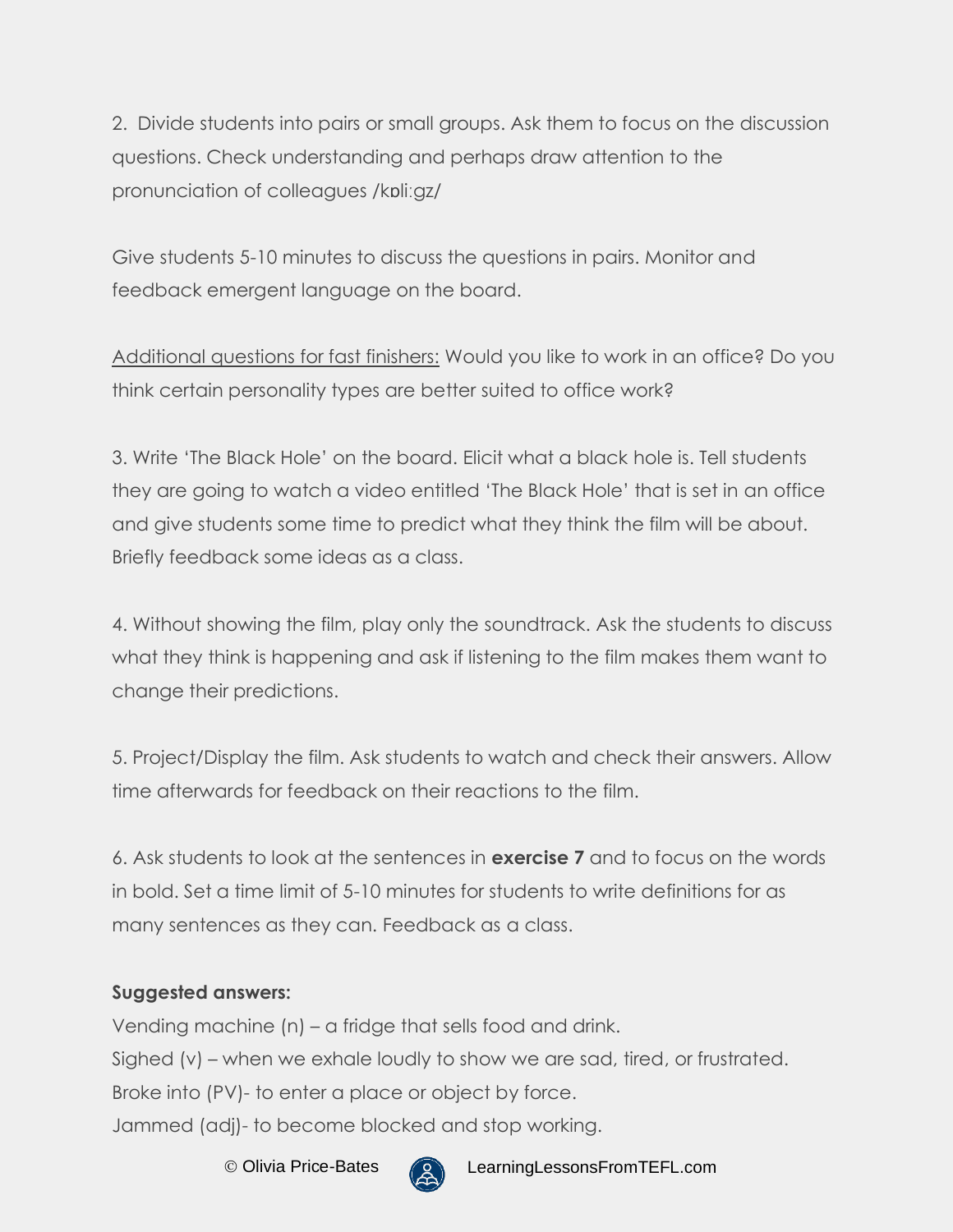Safe (n) – a heavy, locked metal box where people keep important things. Grabbed (v)- to take something quickly, in an aggressive way. Frustration (n)- feeling angry or upset about a situation you can't change. Banged (v) to make a loud noise on something with your hand.

7. Ask students to work together to number the sentences in order of how they appeared in the story. Then play the video again for students to check their answers.

# **Answer key**



8. Ask students to discuss in pairs or small groups the questions in exercise 8: What would you do with a 'black hole' if you were alone at work / school? Is there anything you wouldn't do? Why (not)?

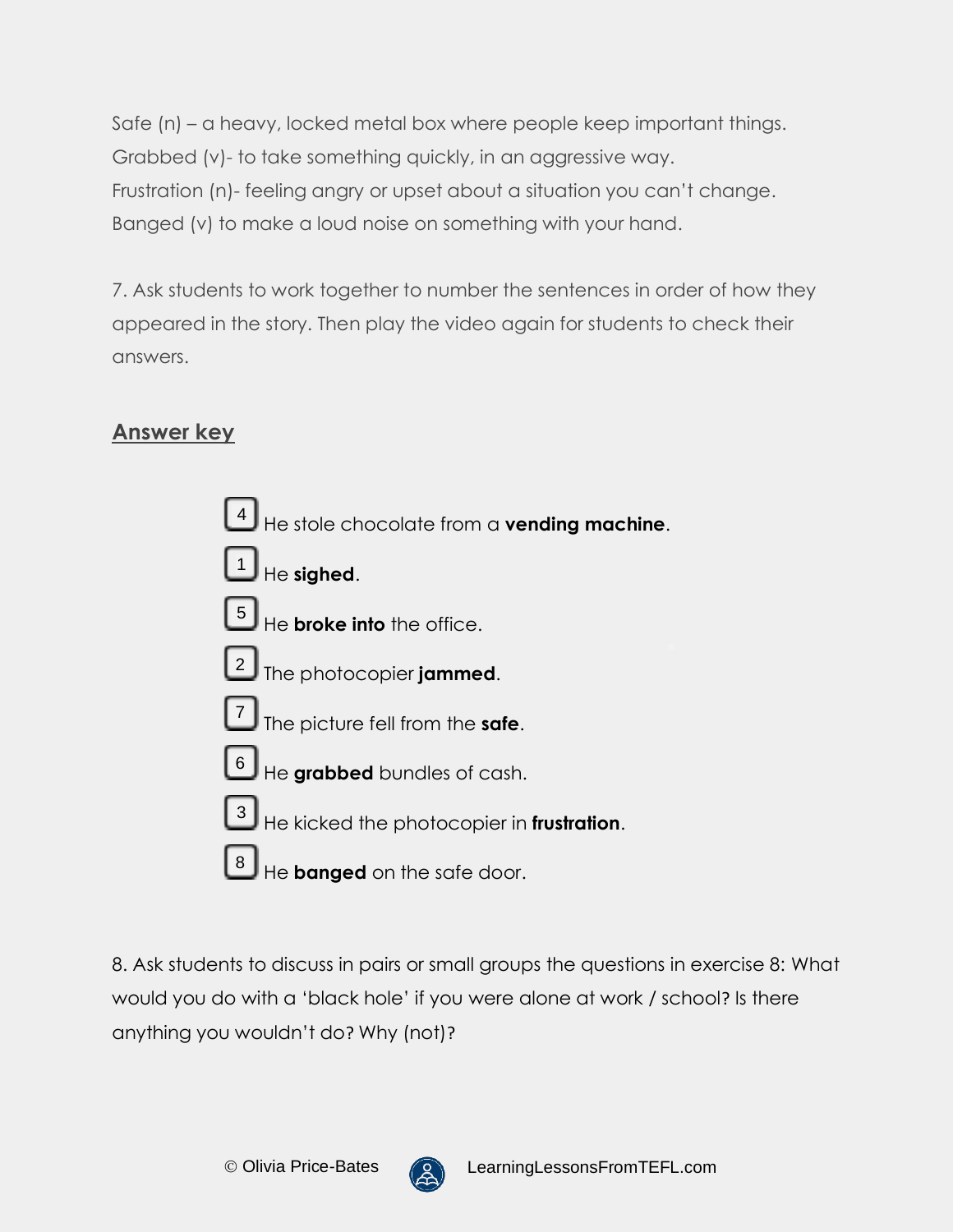# **GRAMMAR: Third Conditional**

- 9. Ask students to discuss whether or not they agree with the quote in **exercise 9.** Encourage them to give reasons for their choices.
- 10. Tell students to look at the grammar box in exercise 10. Using the quote, they need to complete the rules. Explain that the first two points require them to underline the correct answer, while in the following points they need to write the missing words. Give the students some time to do this and then feedback as a class.

## **Answer key**

 **"If he had loved his job, he wouldn't have got into trouble."**

- The third conditional describes a **past / present** situation that is **possible / impossible.** It refers to something that is **real / hypothetical.**
- It is made up of **one / two** clauses: an 'if clause' which shows a condition and a second clause that shows the consequence.
- After 'If' we use the **\_\_\_past perfect\_\_\_** tense.
- In the second clause, we use would or wouldn't + have + **\_past participle** We can also use a modal verb, like could or should.
- We often use the third conditional to talk about regrets and dreams because it refers to something we can't change.
- 11. Tell students to focus on the sentences in exercise 11. Ask the students to complete the sentences using the third conditional using the verbs in brackets in sentences (a to e). Monitor and check the answers. Then ask students to complete the sentences (f-h) with their own ideas. Point out that when we use the past perfect of 'have' we tend to always contract it in the spoken form.

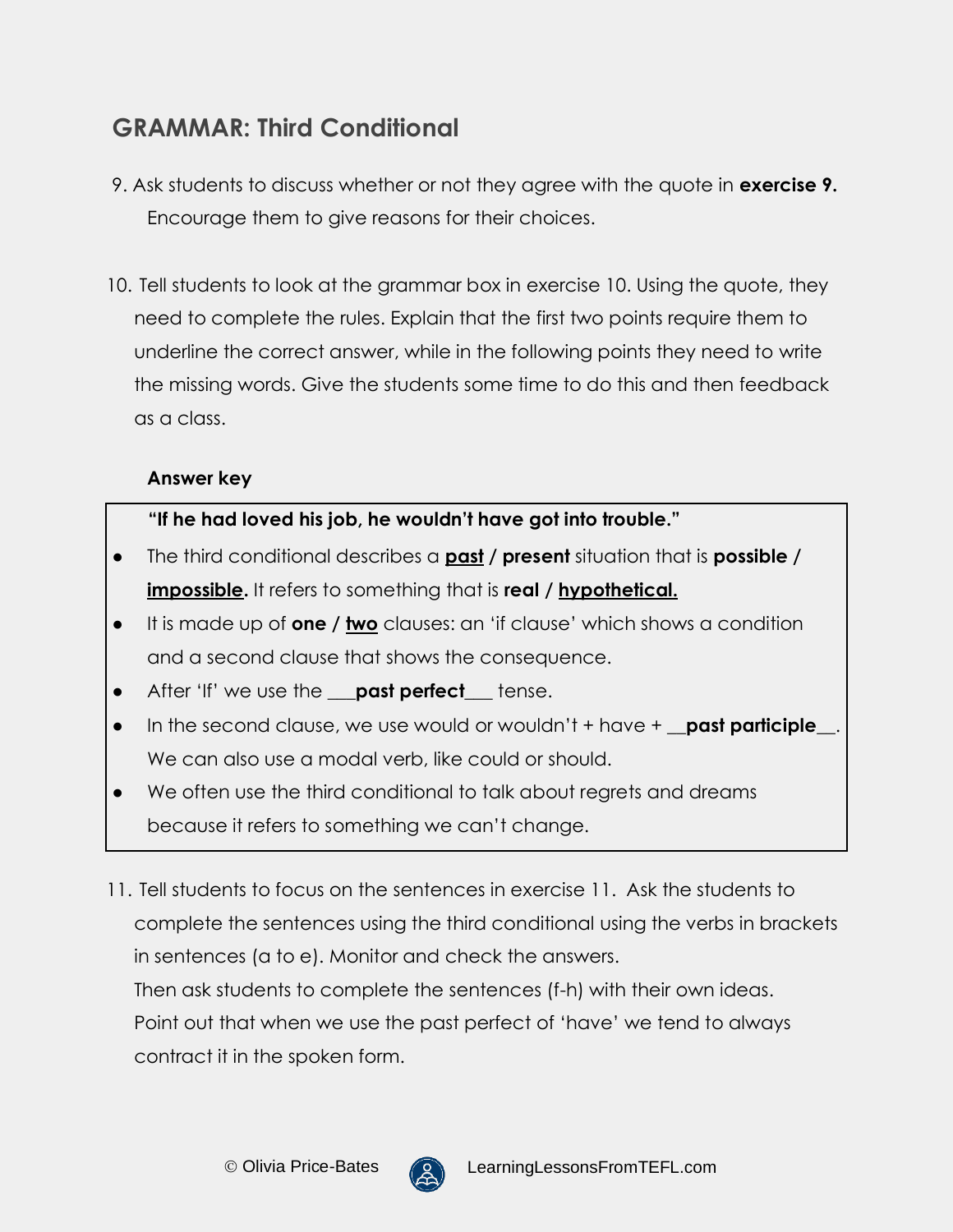You might also like to point out the elision of the initial 'I' in 'if' in natural speech, and the weak sounds in 'have' in 'would have'. Ask students to practice repeating the sentences with a more natural pronunciation.

### **Answer key**

- a. If I (have) **had had** more money, I would have been happier.
- b. If it (not rain) \_\_**hadn't rained**\_\_\_ yesterday, we could have gone to the beach.
- c. We (be) \_\_\_\_**would have been** \_\_\_\_ watching TV now if we hadn't come to school.
- d. My mum (not mind) \_\_**wouldn't have minded**\_\_\_\_\_ if I had forgotten to buy her a Christmas present.
- e. If I (grow up) \_\_**had grown up**\_\_\_ in England, I would have had a very different life.
- 12. Ask students to then say whether or not they agree with the sentences (a-e) and also to compare their answers for sentences f-h.
- 13. Ask students whether they think the character in the film made good or bad decisions. Ask students which decisions were bad ones. Elicit/teach the meaning of regret (to feel bad about something you have done). Ask the class what regrets he might be having. Then ask students to discuss what they might have been thinking while sitting in the safe, using the third conditional.

### Some suggested answers:

- If I hadn't stayed late, I wouldn't have got in trouble.
- If I hadn't kicked the photocopier, it wouldn't have given me the black hole.
- If I hadn't been so greedy, I would have gone home with lots of money.

### **SPEAKING: Role-Play**